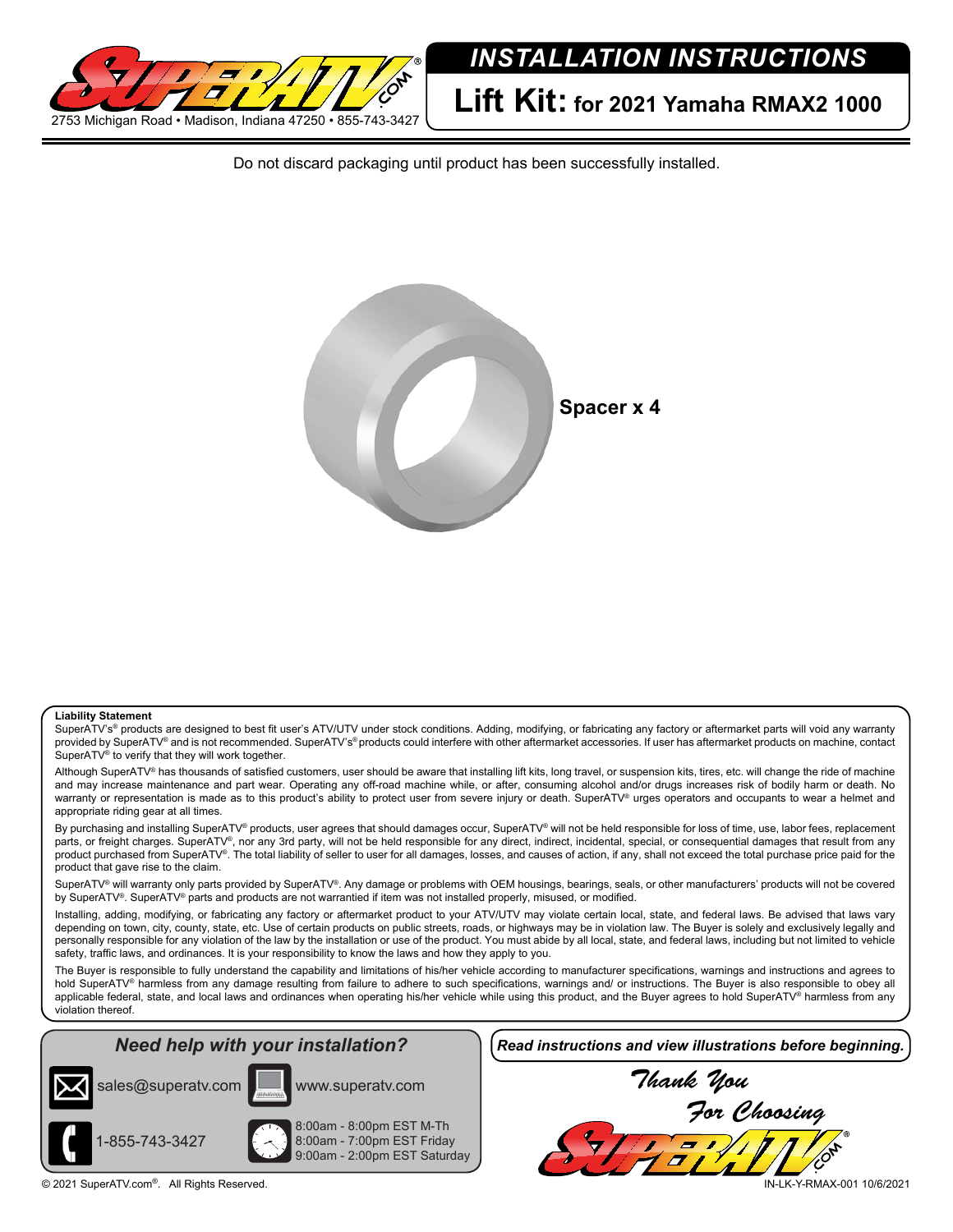*SuperATV strongly recommends using a Spring Compressor, not included, when removing and/or installing Springs.*

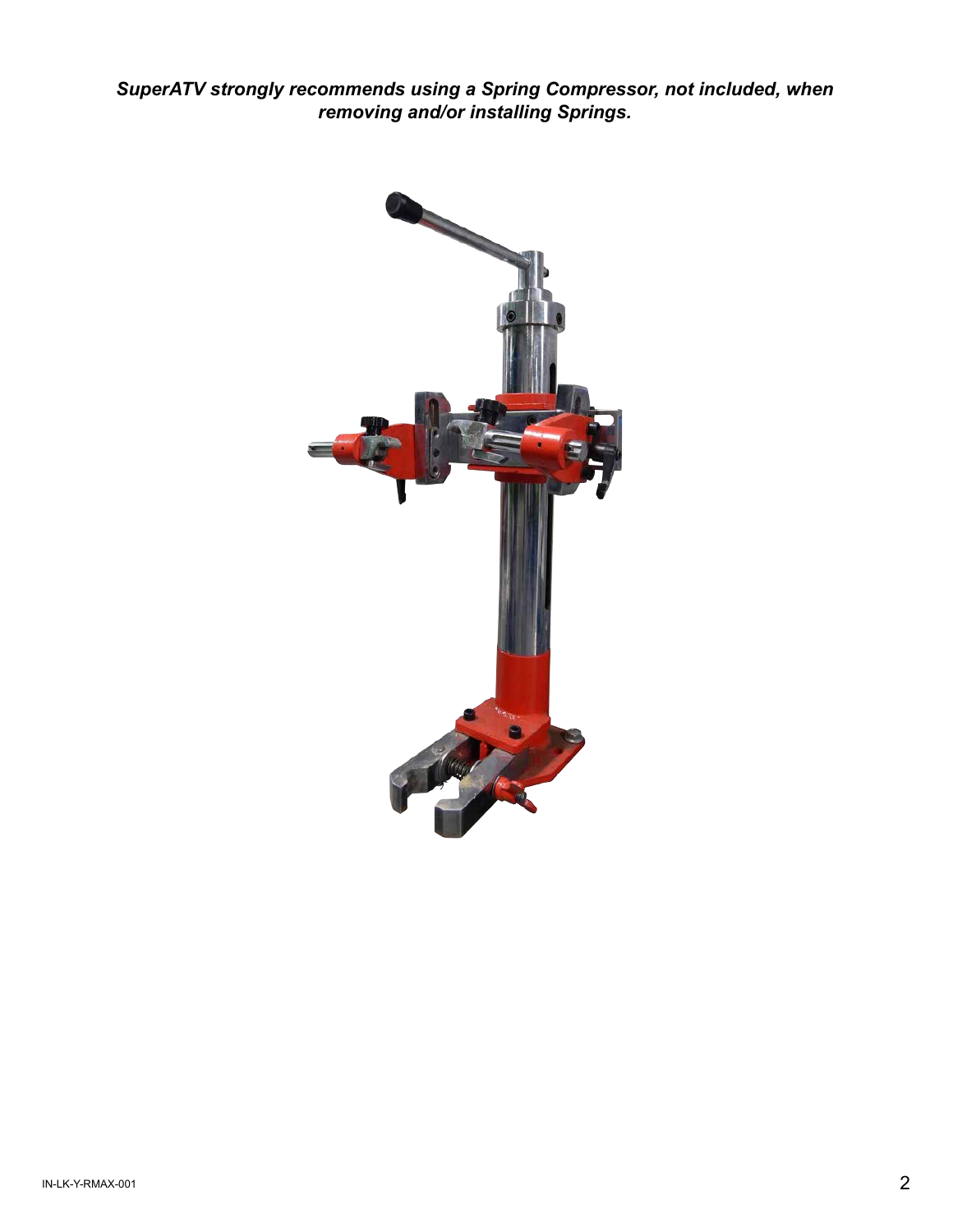## *Keep all components removed from machine.*

- From both sides of machine, remove Shocks from Frame and Arms.



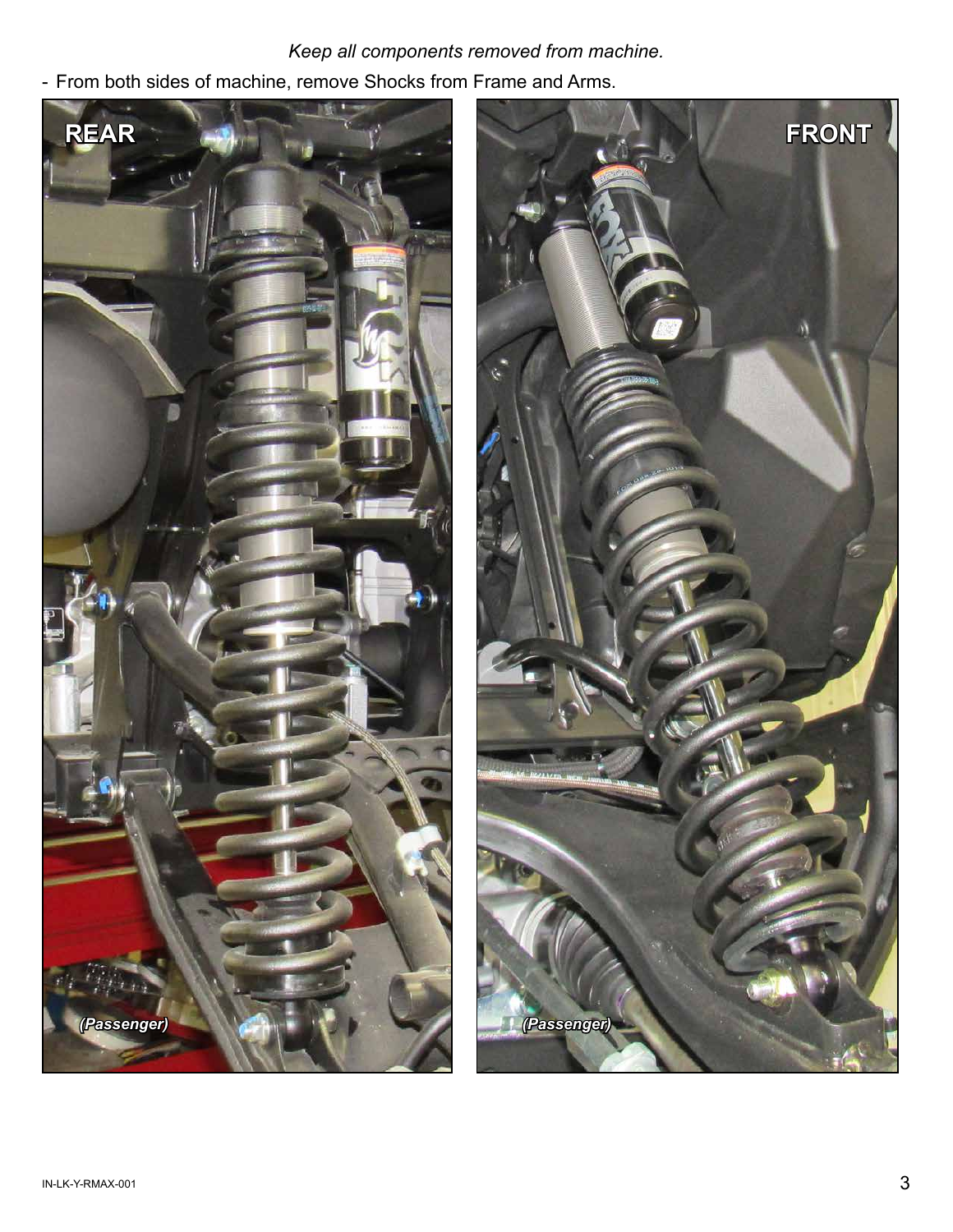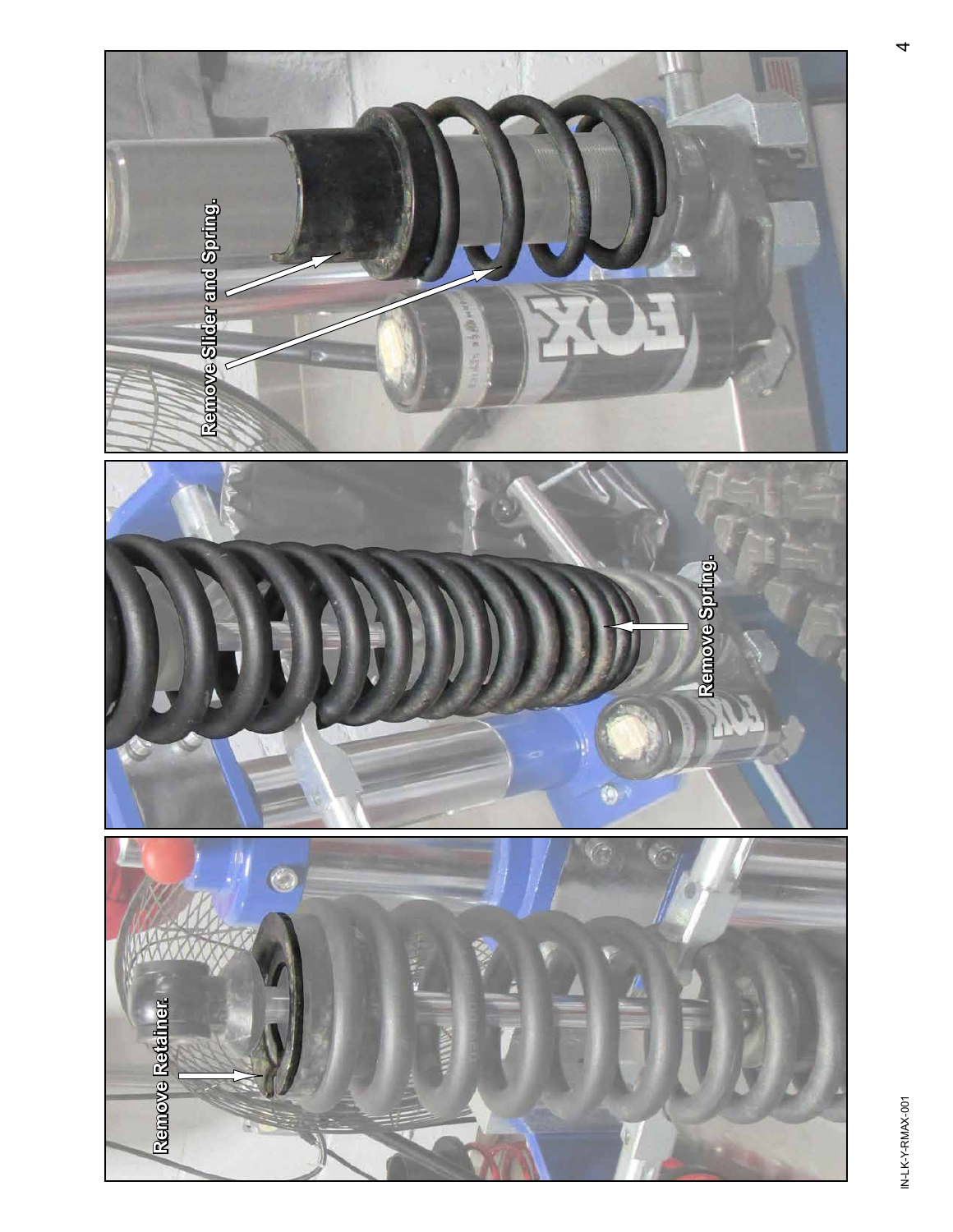

- Repeat steps for remaining Shocks.
- --Reinstall Shocks to Frame and Arms; use stock hardware.